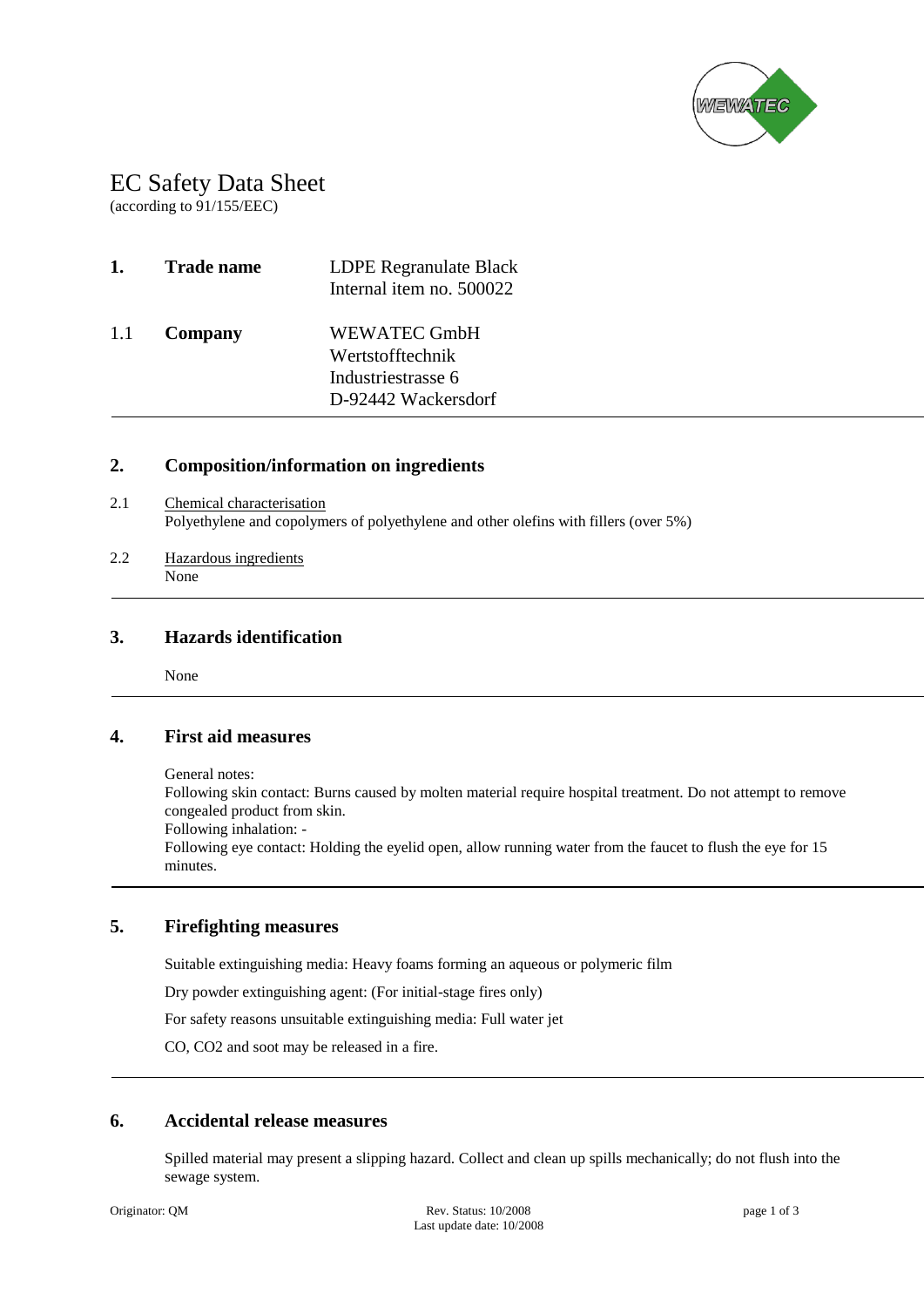

# EC Safety Data Sheet

(according to 91/155/EEC)

## **7. Handling and storage**

#### **Handling**

Fire and explosion prevention: Accumulations of fine particles (< 0.125 mm) should be avoided, in particular with pneumatic conveyance. This material is combustible. Observe the relevant firefighting measures.

## **8. Exposure controls and personal protection**

Additional information about design of technical facilities (see point 7)

Components with occupational exposure limits None

Personal protective equipment None

General protective and hygienic measures: Provide adequate ventilation during processing. Avoid inhaling vapour, aerosol, fumes or gases of the decomposition products, which may form when material is overheated.

## **9. Physical and chemical properties**

| Form:   | Granulate                        |
|---------|----------------------------------|
| Colour: | Different according to colouring |
| Odour:  | Faint odour                      |

#### Change of state

| Melting temperature:               |                   | 100 - 170 °C                                                  | (DSC)         |  |
|------------------------------------|-------------------|---------------------------------------------------------------|---------------|--|
| Auto-ignition temperature:         |                   | > 360 °C                                                      | (ASTM D 1929) |  |
| Vapour pressure:                   |                   | Not applicable                                                |               |  |
| Density:                           | $(23 \text{ °C})$ | $0.9 - 0.98$ g/cm <sup>3</sup> according to type (DIN 53 479) |               |  |
| Bulk density:<br>Water solubility: |                   | $> 530 \text{ kg/m}^3$<br>Insoluble                           |               |  |

## **10. Stability and reactivity**

|                | Conditions to avoid:                  |                                     |             |  |
|----------------|---------------------------------------|-------------------------------------|-------------|--|
|                | Thermal decomposition:                | $>$ 360 °C                          | (DTA)       |  |
|                | Evolution of flammable gases/vapours. |                                     |             |  |
|                | Substances to avoid:                  |                                     |             |  |
|                | Hazardous reactions:                  | Dust explosion hazard (see point 7) |             |  |
|                | Hazardous decomposition products:     | Monomer, flammable gases/vapours    |             |  |
| Originator: QM |                                       | Rev. Status: 10/2008                | page 2 of 3 |  |

Last update date: 10/2008